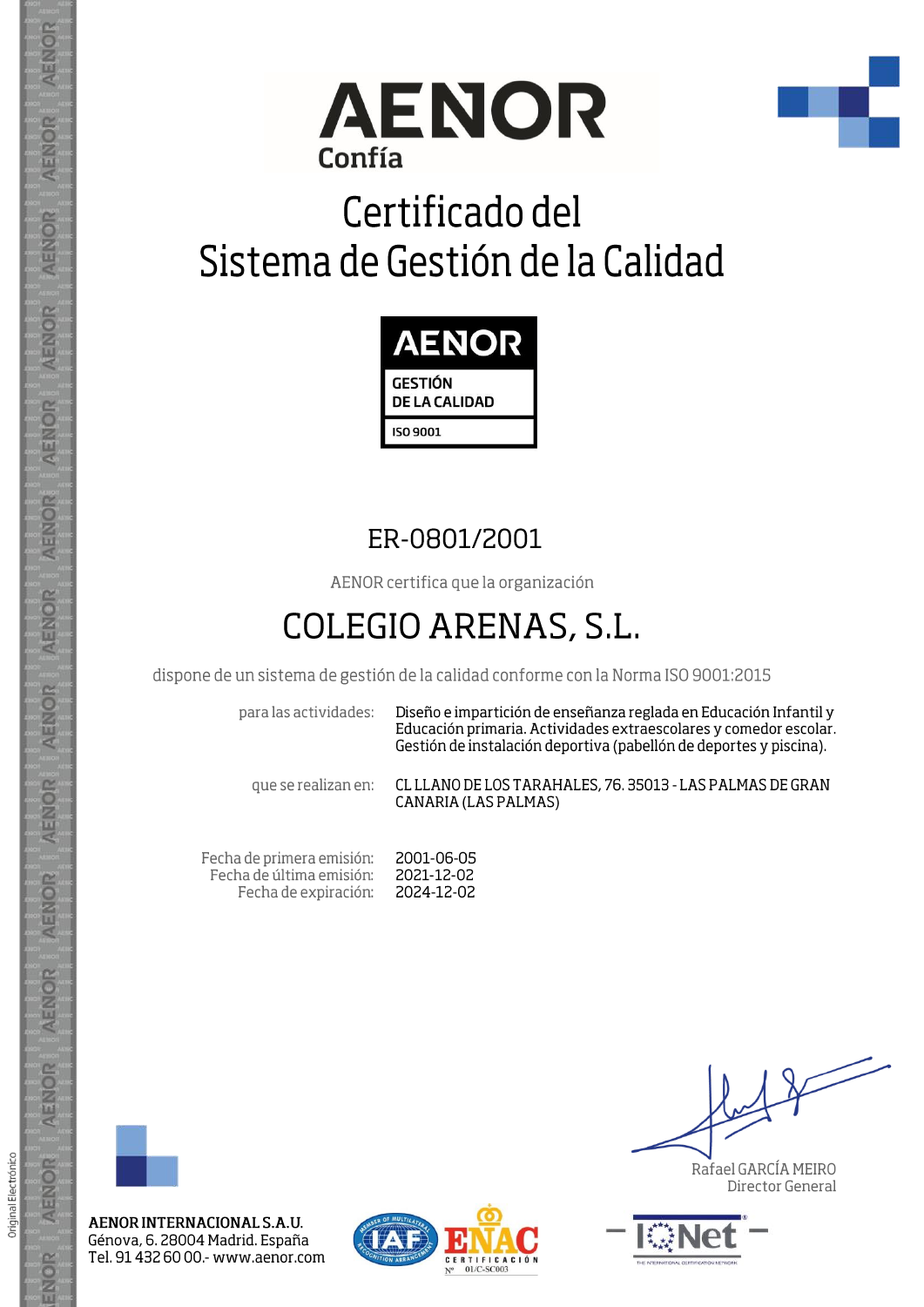|                                         | ® |
|-----------------------------------------|---|
| THE INTERNATIONAL CERTIFICATION NETWORK |   |

# *CERTIFICATE*

*AENOR has issued an IQNet recognized certificate that the organization:*

#### *COLEGIO ARENAS, S.L.*

*CL LLANO DE LOS TARAHALES, 76. 35013 - LAS PALMAS DE GRAN CANARIA (LAS PALMAS)*

*has implemented and maintains a*

*Quality Management System*

*for the following scope:* 

*Design and deliver educational services in Early years and Primary, Secondary. Extracurricular activities and school canteen. Management of Sports facilities (Sports Hall and swimming pool).*

*which fulfills the requirements of the following standard*

*ISO 9001:2015*

*First issued on: 2001-06-05 Last issued: 2021-12-02 Validity date: 2024-12-02*

*This attestation is directly linked to the IQNet Partner's original certificate and shall not be used as a standalone document*

*Registration Number: ES-0801/2001*

*Alex Stoichitoiu President of IQNet*

**AENOR** 

*Rafael GARCÍA MEIRO Chief Executive Officer*

IQNet Partners\*:

AENOR *Spain* AFNOR Certification *France* APCER *Portugal* CCC *Cyprus* CISQ *Italy* CQC *China* CQM *China* CQS *Czech Republic* Cro Cert *Croatia* DQS Holding GmbH *Germany* EAGLE Certification Group *USA* FCAV *Brazil* FONDONORMA *Venezuela* ICONTEC *Colombia* Inspecta Sertifiointi Oy *Finland* INTECO *Costa Rica* IRAM *Argentina* JQA *Japan* KFQ *Korea* MIRTEC *Greece* MSZT *Hungary* Nemko AS *Norway* NSAI *Ireland NYCE-*SIGE *México* PCBC *Poland* Quality Austria *Austria* RR *Russia* SII *Israel* SIQ *Slovenia*  SIRIM QAS International *Malaysia* SQS *Switzerland* SRAC *Romania* TEST St Petersburg *Russia* TSE *Turkey* YUQS *Serbia*

\* The list of IQNet partners is valid at the time of issue of this certificate. Updated information is available under www.iqnet-certification.com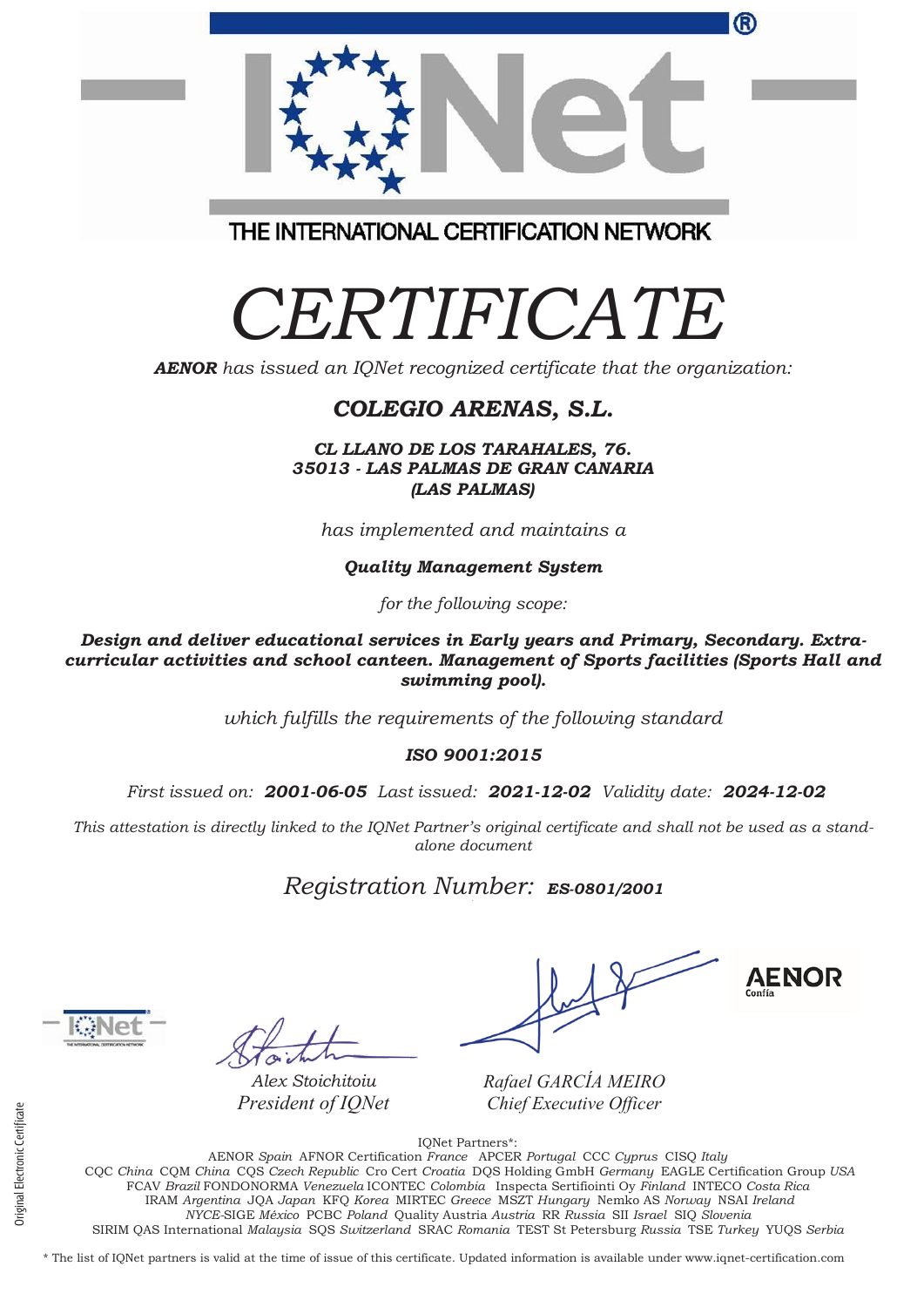## **Certificado del Sistema de Gestión de la Calidad**



**ER-0396/2006**

AENOR certifica que la organización

### **LAURISILVA FORMACION INTEGRAL, S.L. COLEGIO ARENAS ATLÁNTICO**

dispone de un sistema de gestión de la calidad conforme con la Norma ISO 9001:2015

para las actividades: El diseño e impartición de enseñanza reglada en Educación Secundaria Obligatoria, Bachillerato, Actividades extraescolares, comedor escolar y gestión del transporte escolar.

que se realizan en: PO SAN PATRICIO, 20. 35416 - ARUCAS (LAS PALMAS)

Fecha de primera emisión: Fecha de última emisión: Fecha de expiración: 2006-03-31 2021-03-31 2024-03-31

 Rafael GARCÍA MEIRO Director General



AENOR INTERNACIONAL S.A.U. Génova, 6. 28004 Madrid. España Tel. 91 432 60 00.- www.aenor.com